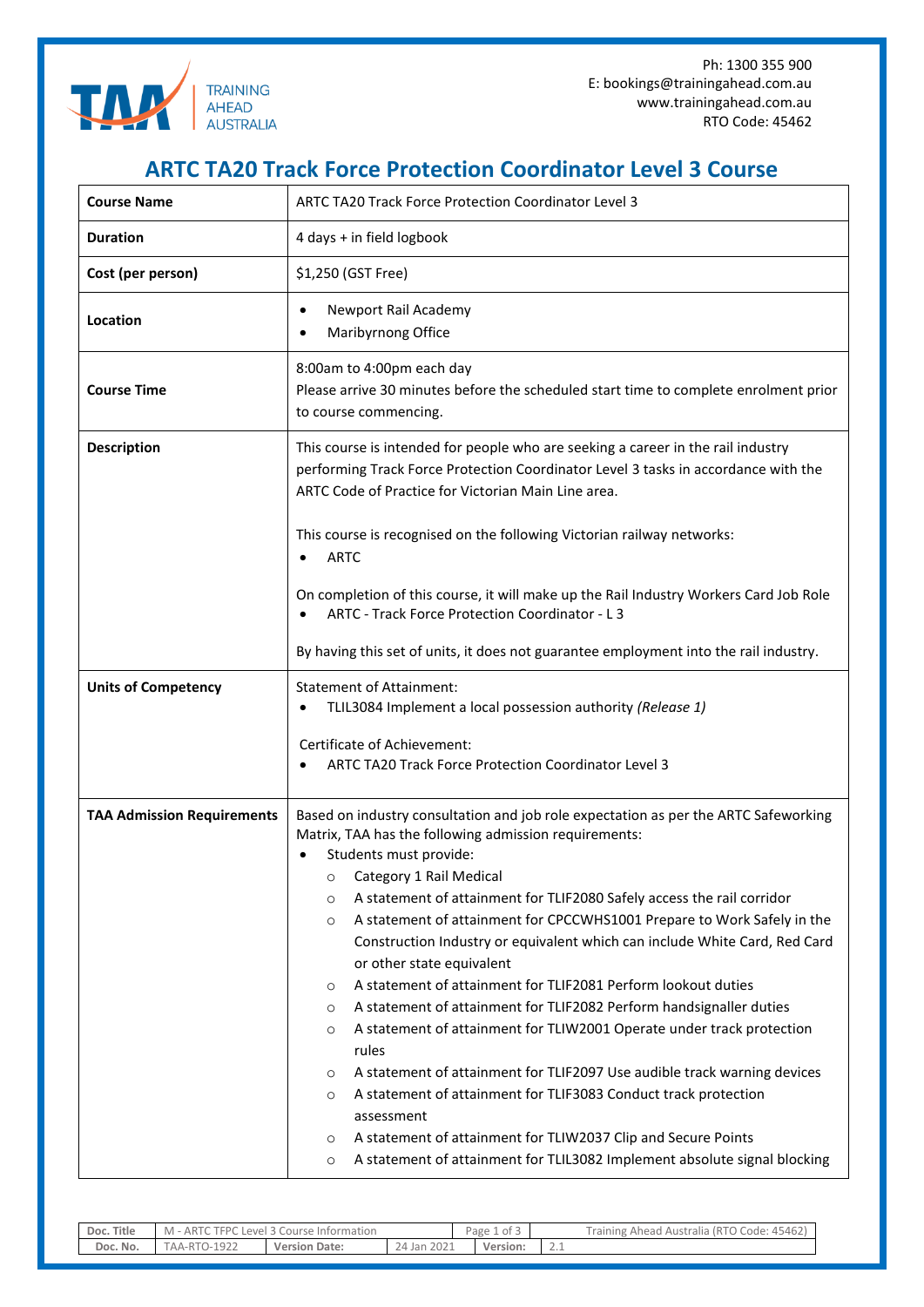

Ph: 1300 355 900 E: bookings@trainingahead.com.au www.trainingahead.com.au RTO Code: 45462

|                                                  | A statement of attainment for TLIL3065 Implement Track occupancy<br>$\circ$                                                                                                                                                                                                                                                                                      |  |  |  |  |  |  |
|--------------------------------------------------|------------------------------------------------------------------------------------------------------------------------------------------------------------------------------------------------------------------------------------------------------------------------------------------------------------------------------------------------------------------|--|--|--|--|--|--|
|                                                  | authority<br>A statement of attainment for TLIL3083 Implement a track work authority<br>$\circ$                                                                                                                                                                                                                                                                  |  |  |  |  |  |  |
|                                                  | and manage rail traffic through worksites                                                                                                                                                                                                                                                                                                                        |  |  |  |  |  |  |
|                                                  | If statement of attainment cannot be provided, their Rail Industry Worker<br>Number (RIW) and Date of Birth to verify prior completion of pre-requisites.<br>Students are required to organise with an employer to complete the infield<br>logbook hours with. TAA does not organise work placement.<br>TAA requires all students to be 18 years of age or older |  |  |  |  |  |  |
| <b>TAA Administration</b><br><b>Requirements</b> | The practical will be completed in a simulated rail corridor and full PPE will be<br>required. The following PPE is a mandatory requirement:                                                                                                                                                                                                                     |  |  |  |  |  |  |
| <b>What to Bring and Wear</b>                    | Work boots - ankle supportive, steel capped and lace up                                                                                                                                                                                                                                                                                                          |  |  |  |  |  |  |
|                                                  | Long pants<br>٠                                                                                                                                                                                                                                                                                                                                                  |  |  |  |  |  |  |
|                                                  | Long sleeve high visibility shirt or high visibility vest                                                                                                                                                                                                                                                                                                        |  |  |  |  |  |  |
|                                                  | Eye protection - safety glasses                                                                                                                                                                                                                                                                                                                                  |  |  |  |  |  |  |
|                                                  | Hard hat                                                                                                                                                                                                                                                                                                                                                         |  |  |  |  |  |  |
|                                                  | Safety gloves                                                                                                                                                                                                                                                                                                                                                    |  |  |  |  |  |  |
|                                                  | If PPE is not provided, it can be purchased from the Training Ahead office for \$40<br>(This includes a hard hat, vest, gloves, safety glasses)<br>Example of required PPE below:                                                                                                                                                                                |  |  |  |  |  |  |
| <b>Pre-Requisites</b>                            | No pre-requisites as per training.gov                                                                                                                                                                                                                                                                                                                            |  |  |  |  |  |  |
| <b>Course Entry Requirements</b>                 | No entry requirements as per training.gov                                                                                                                                                                                                                                                                                                                        |  |  |  |  |  |  |
| <b>Assessment Type</b>                           | Theory, practical assessment and in field logbook hours                                                                                                                                                                                                                                                                                                          |  |  |  |  |  |  |
| <b>Delivery Method</b>                           | Classroom based (face to face) training                                                                                                                                                                                                                                                                                                                          |  |  |  |  |  |  |

| Doc. Title | <b>FPC</b><br>- ARTO<br>C Level 3 Course Information |                  |                | . .<br>Page<br>ot 3<br>$\sim$ |               | Training Ahead Australia (RTO Code: 45462) |
|------------|------------------------------------------------------|------------------|----------------|-------------------------------|---------------|--------------------------------------------|
| Doc. No.   | 1922<br>TAA-RTO-                                     | Version<br>Date: | 2021<br>24 Jan | Version:                      | $\sim\cdot\,$ |                                            |